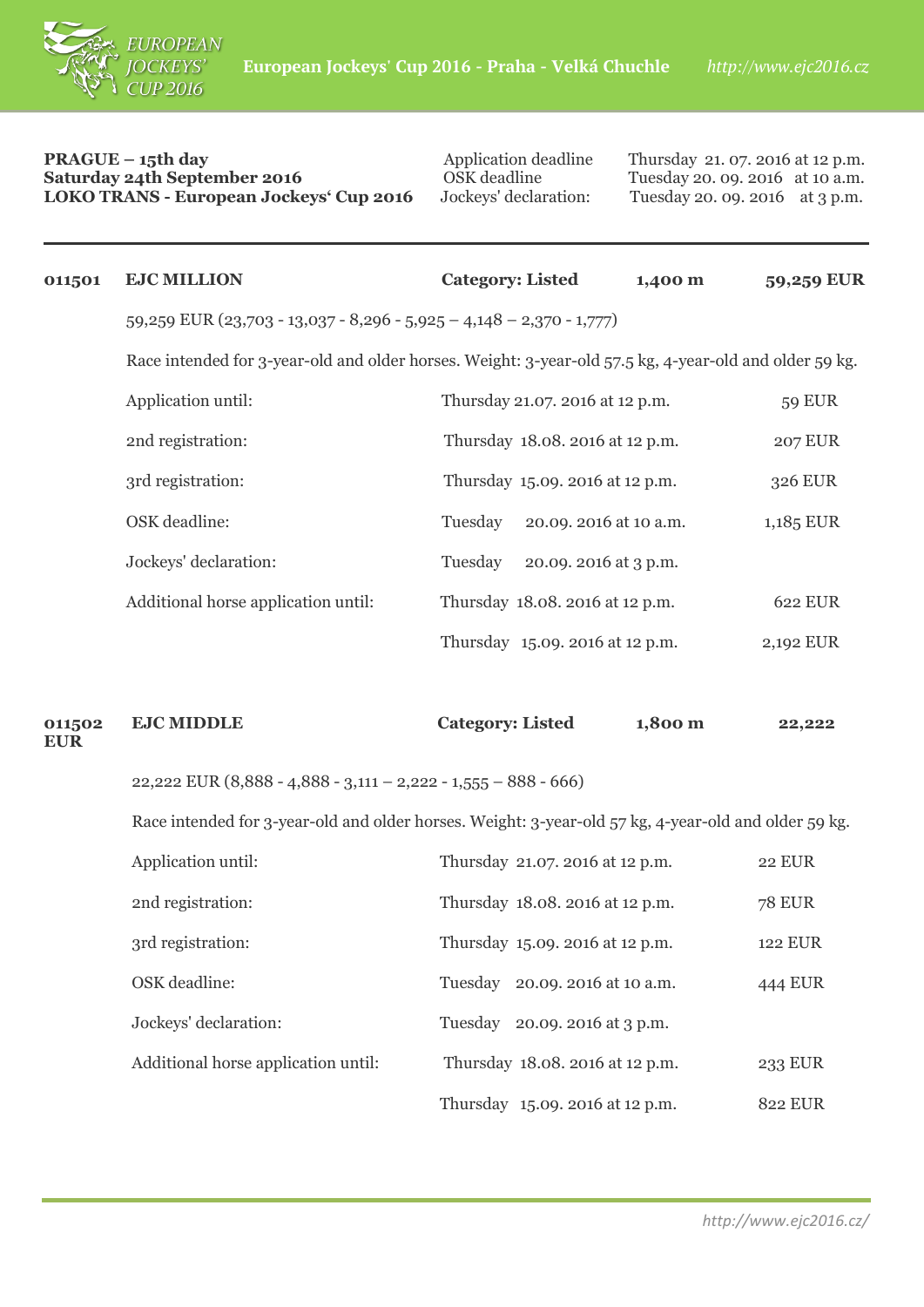

| 011503 | <b>EJC LONG</b>                                                                                      | <b>Category: Listed</b><br>2,600 m | 22,222 EUR     |  |  |
|--------|------------------------------------------------------------------------------------------------------|------------------------------------|----------------|--|--|
|        | 22,222 EUR $(8,888 - 4,888 - 3,111 - 2,222 - 1,555 - 888 - 666)$                                     |                                    |                |  |  |
|        | Race intended for 3-year-old and older horses. Weight: 3-year-old 55 kg, 4-year-old and older 59 kg. |                                    |                |  |  |
|        | Application until:                                                                                   | Thursday 21.07. 2016 at 12 p.m.    | <b>22 EUR</b>  |  |  |
|        | 2nd registration:                                                                                    | Thursday 18.08. 2016 at 12 p.m.    | <b>78 EUR</b>  |  |  |
|        | 3rd registration:                                                                                    | Thursday 15.09. 2016 at 12 p.m.    | <b>122 EUR</b> |  |  |
|        | OSK deadline:                                                                                        | Tuesday 20.09. 2016 at 10 a.m.     | 444 EUR        |  |  |
|        | Jockeys' declaration:                                                                                | Tuesday 20.09. 2016 at 3 p.m.      |                |  |  |
|        | Additional horse application until:                                                                  | Thursday 18.08. 2016 at 12 p.m.    | 233 EUR        |  |  |
|        |                                                                                                      | Thursday 15.09. 2016 at 12 p.m.    | <b>822 EUR</b> |  |  |
|        |                                                                                                      |                                    |                |  |  |
| 011504 | 80. LOKO TRANS Gerschův memoriál Category: Listed                                                    | 1,400 m                            | 22,222 EUR     |  |  |
|        | $22,222$ EUR (8,888 - 4,888 - 3,111 - 2,222 - 1,555 - 888 - 666)                                     |                                    |                |  |  |
|        | Race intended for 2-year-old horses. Weight: 58 kg.                                                  |                                    |                |  |  |
|        |                                                                                                      |                                    |                |  |  |
|        | Application until:                                                                                   | Thursday 21.07. 2016 at 12 p.m.    | <b>22 EUR</b>  |  |  |
|        | 2nd registration:                                                                                    | Thursday 18.08. 2016 at 12 p.m.    | <b>78 EUR</b>  |  |  |
|        | 3rd registration:                                                                                    | Thursday 15.09. 2016 at 12 p.m.    | <b>122 EUR</b> |  |  |
|        | OSK deadline:                                                                                        | Tuesday<br>20.09. 2016 at 10 a.m.  | 444 EUR        |  |  |
|        | Jockeys' declaration:                                                                                | Tuesday<br>20.09. 2016 at 3 p.m.   |                |  |  |
|        | Additional horse application until:                                                                  | Thursday 18.08. 2016 at 12 p.m.    | 233 EUR        |  |  |
|        |                                                                                                      | Thursday 15.09. 2016 at 12 p.m.    | <b>822 EUR</b> |  |  |

## **Nomination of jockeys to the Listed-category races (No. 011501 – No. 011504):**

A preliminary list of invited jockeys will be available in advance (no later than until 1st August 2016). The list will be finalized after the application deadline (15th September 2016). Owners / trainers will then select jockeys for their horses until the OSK deadline (20th September 2015).

## **The selection of Jockey is free as well as accommodation for the owner and trainer.**